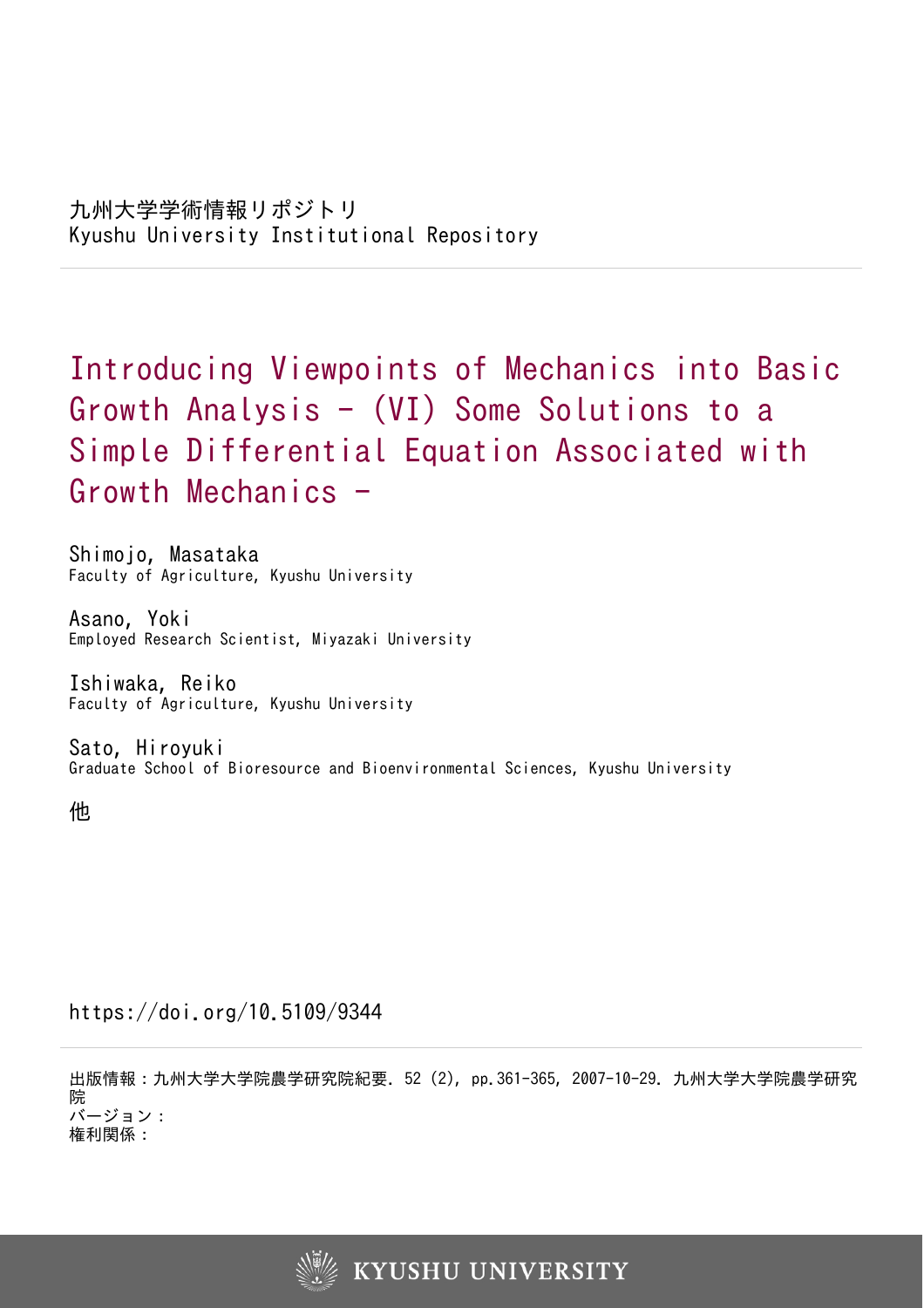# **Introducing Viewpoints of Mechanics into Basic Growth Analysis – (VI) Some Solutions to a Simple Differential Equation Associated with Growth Mechanics –**

# Masataka SHIMOJO\*, Yoki ASANO<sup>ı</sup>, Reiko ISHIWAKA<sup>2</sup>, Hiroyuki SATO<sup>3</sup>, Yutaka NAKANO<sup>4</sup>, Manabu TOBISA<sup>5</sup>, Noriko OHBA<sup>6</sup>, **Minako EGUCHI7 and Yasuhisa MASUDA**

Laboratory of Animal Feed Science, Division of Animal Science, Department of Animal and Marine Bioresource Sciences, Faculty of Agriculture, Kyushu University, Fukuoka 812–8581, Japan (*Received June 29, 2007 and accepted July 17, 2007*)

The present study was designed to investigate some solutions to a simple differential equation associated with growth mechanics and whether they were related under some concept. The results obtained were as follows. Some solutions to the simple differential equation for ruminant agriculture were: (1) a function for the growth of a forage plant or a ruminant animal, (2) a function for the light attenuation in forage plant canopy, (3) a function for the degradable residue of forage protein in the rumen, (4) a function suggesting field–forage–ruminant relationships through matter circulation, (5) a function for spirals topologically similar to micro– and macro–structures of forages or ruminants. Other solutions in the field of physics that might be related to ruminant agriculture through the energy issue were: (6) a function for the mass–energy relation applying to a forage plant or a ruminant animal, (7) a function for the wave including energy that was a solution to partial differential equations replacing but corresponding to the ordinary differential equation, (8) a function for the exponential expansion of the space with almost constant density of energy. It was suggested that some solutions to a simple differential equation associated with growth mechanics ranged from some aspects of ruminant agriculture to energy issues of physics, provided that they were described using exponential functions with base *e*.

#### INTRODUCTION

It was suggested in reports (Shimojo *et al*., 2006a; Shimojo, 2007a) that introducing mechanical viewpoints into basic growth analysis of forages and ruminants showed some resemblances to laws of motion (Kawabe, 2006). This hypothetic resemblance might be due to the concept of acceleration involved in both growth and motion, though they are different phenomena. It was also shown by Shimojo (2006b, 2007b) that wave functions including imaginary unit were derived from introducing growth jerk, the derivative of growth acceleration. These issues, however, should be investigated from the viewpoint of solutions to differential equations.

The present study was designed to investigate some solutions to a simple differential equation associated with growth mechanics and whether they were related under some concept.

## A DIFFERENTIAL EQUATION FOR GROWTH MECHANICS AND ITS SIMPLE FORM

#### **A differential equation for growth mechanics**

As shown in reports (Shimojo *et al*., 2006a; Shimojo, 2007a), a differential equation for growth mechanics is given by applying a series of differential procedures to the following basic growth function,

$$
W \t W_0 \t exp(RGR \t t), \t(1)
$$

where *W* weight, *t* time, RGR relative growth rate,  $W_0$  the weight at  $t \neq 0$ .

The derivative of *W* with respect to *t* gives absolute growth rate (AGR),

$$
\text{AGR} \quad \frac{dW}{dt} \quad W_{\text{o}} \text{ RGR} \exp(\text{RGR } t). \tag{2}
$$

The second derivative of *W* gives growth acceleration (GA),

GA 
$$
\frac{d^2W}{dt^2} W_0 (\text{RGR})^2 \exp(\text{RGR } t).
$$
 (3)

Relating functions  $(1)$ ,  $(2)$  and  $(3)$  gives

$$
\frac{dW}{dt} \frac{d^2W}{dt^2} \quad \text{RGR.} \tag{4}
$$

Combining the first and second terms in (4) gives

$$
W \frac{d^2W}{dt^2} - \left(\frac{dW}{dt}\right)^2 \quad 0.
$$
 (5)

<sup>1</sup> Employed Research Scientist, Miyazaki University, Miyazaki 889–2192, Japan

<sup>2</sup> Research Fellow, Faculty of Agriculture, Kyushu University

<sup>3</sup> Laboratory of Animal Feed Science, Division of Animal Science, Department of Animal and Marine Bioresource Sciences, Graduate School of Bioresource and Bioenvironmental Sciences, Kyushu University

<sup>4</sup> University Farm, Faculty of Agriculture, Kyushu University

<sup>5</sup> Faculty of Agriculture, Miyazaki University, Miyazaki 889–2192, Japan

<sup>6</sup> Former Research Student, School of Agriculture, Kyushu University

<sup>7</sup> Technical Official, School of Agriculture, Kyushu University

<sup>\*</sup> Corresponding author (E–mail: mshimojo@agr.kyushu–u.ac.jp)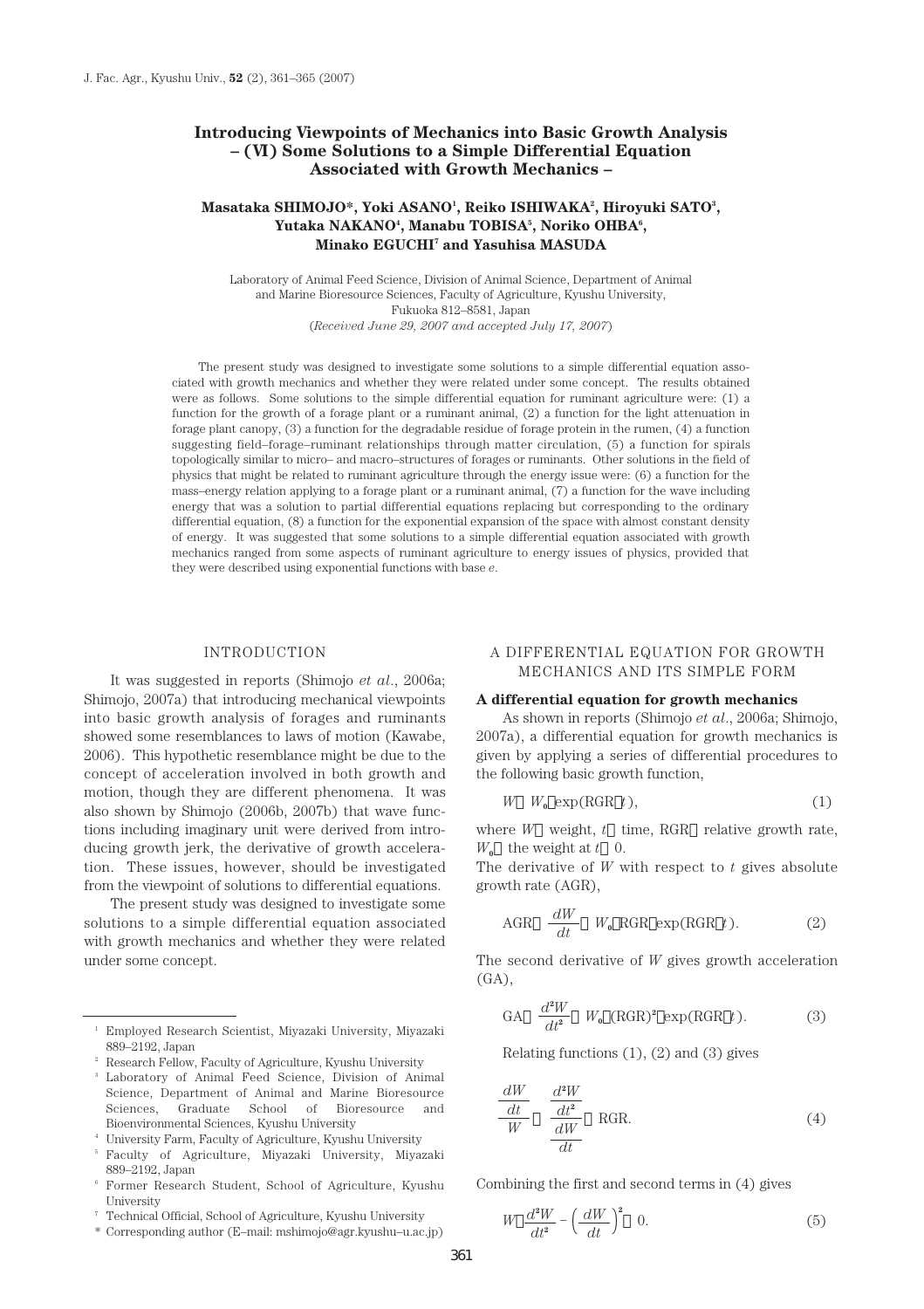## **A siimple form of differential equation (5)**

A siimple form of equation (5) is given by its generalization,

$$
y \frac{d^2y}{dx^2} - \left(\frac{dy}{dx}\right)^2 \quad 0.
$$
 (6)

This is the differential equation that we take up in the present study to investigate its some solutions for not only ruminant agriculture but also other related fields of natural sciences. There is, of course, a possibility that functions that take a form of exponential function with base *e* are solutions to the differential equation (6).

# SOME SOLUTIONS TO DIFFERENTIAL EQUATION (6) FOR RUMINANT AGRICULTURE

In this chapter we replace  $(x, y)$  in the differential equation (6) with various variables that are related to ruminant agriculture.

## **Growth of forages and ruminants**

As shown above, the growth of a forage plant (Watson, 1952) or a ruminant animal (Brody, 1945b) is given by

$$
W(t) \quad W_0 \, \exp(\text{RGR } t). \tag{1}
$$

This issue requires the replacement in the differential equation (6):  $(x, y)$   $(t, W)$ .

Inserting the function (1) into the differential equation (6) gives

$$
W(t) \frac{d^2W(t)}{dt^2} - \left(\frac{dW(t)}{dt}\right)^2 W(t) \left( (\text{RGR})^2 W(t) \right) - (\text{RGR } W(t))^2 \quad 0. \quad (7)
$$

Thus, the function (1) for the growth of a forage plant or a ruminant animal is one of the solutions to the differential equation (6).

#### **Light attenuation in the canopy of forage plants**

The light interception by canopy leaves is described using the following function for light attenuation (Monsi und Saeki, 1953),

$$
I(F) \quad 100 \quad \exp(-KF), \tag{8}
$$

where  $F$  cumulative leaf area index from the top to a certain layer of leaves, 100 relative light intensity above the canopy,  $I(F)$  relative light intensity below a certain layer of leaves, *K* light extinction coefficient of the canopy.

This issue requires the replacement in the differential equation  $(6)$ :  $(x, y)$   $(F, I)$ .

Inserting the function (8) into the differential equation (6) gives

$$
I(F) \frac{d^2I(F)}{dF^2} - \left(\frac{dI(F)}{dF}\right)^2 I(F) \left((-K)^2 I(F)\right) - \left((-K) I(F)\right)^2 0. \quad (9)
$$

Thus, the function (8) for the light attenuation in forage plant canopy is one of the solutions to the differential equation (6).

### **Degradation of forage protein in the rumen**

The function for the degradation of forage protein in the rumen of ruminant animals is given by Ørskov (1982). Thus,

$$
p \quad a \quad b \quad (1-\exp(-c \ t)), \tag{10}
$$

where  $p$  the amount of degraded forage protein at time  $t, a$  the rapidly–soluble fraction,  $b$  the amount which in time will degrade, *c* the fractional–rate constant at which *b* will be degraded.

Then, the decrease in the degradable residue of forage protein is given by

$$
D(t) \quad b \exp(-c \ t). \tag{11}
$$

This issue requires the replacement in the differential equation (6):  $(x, y)$   $(t, D)$ .

Inserting the function (11) into the differential equation (6) gives

$$
D(t) \frac{d^2D(t)}{dt^2} - \left(\frac{dD(t)}{dt}\right)^2 D(t) \left((-c)^2 D(t)\right) - \left((-c) D(t)\right)^2 0, (12)
$$

Thus, the function (11) for the degradable residue of forage protein in the rumen is one of the solutions to the differential equation (6).

## **Cyclic phenomena in ruminant agriculture**

There are cases where cyclic phenomena are described using polar form on the complex plane, for example, Euler's formula that is given by

$$
\exp(\boldsymbol{i} \quad) \quad \cos \quad \mathbf{i} \sin \quad , \tag{13}
$$

where  $\boldsymbol{i}$  imaginary unit.

In this section we take up two things (A) and (B) that may be related to cyclic phenomena.

## *(A) Field–forage–ruminant relationships through matter circulation*

As shown by Shimojo *et al*. (2003a, 2003b), the following function is taken up to suggest field–forage–ruminant relationships through matter circulation. Thus,

$$
M(\ ) \quad \overline{D^2 \quad I^2} \quad \exp(\boldsymbol{i} \quad )
$$

$$
\overline{D^2 \quad I^2} \quad \cos \quad \boldsymbol{i} \quad \overline{D^2 \quad I^2} \quad \sin
$$

$$
D \quad \boldsymbol{i}I. \tag{14}
$$

where *D* forage digestible weight, *I* forage indigestible weight, *D I W* (forage weight).

Firstly, the function (14) suggests the field with standing forage plants, because both *D* and *I*, namely *W* takes positive values.

Secondly, the derivative of (14) gives

$$
\frac{dM(\quad)}{d} \quad -I \quad \textbf{i}D,\tag{15}
$$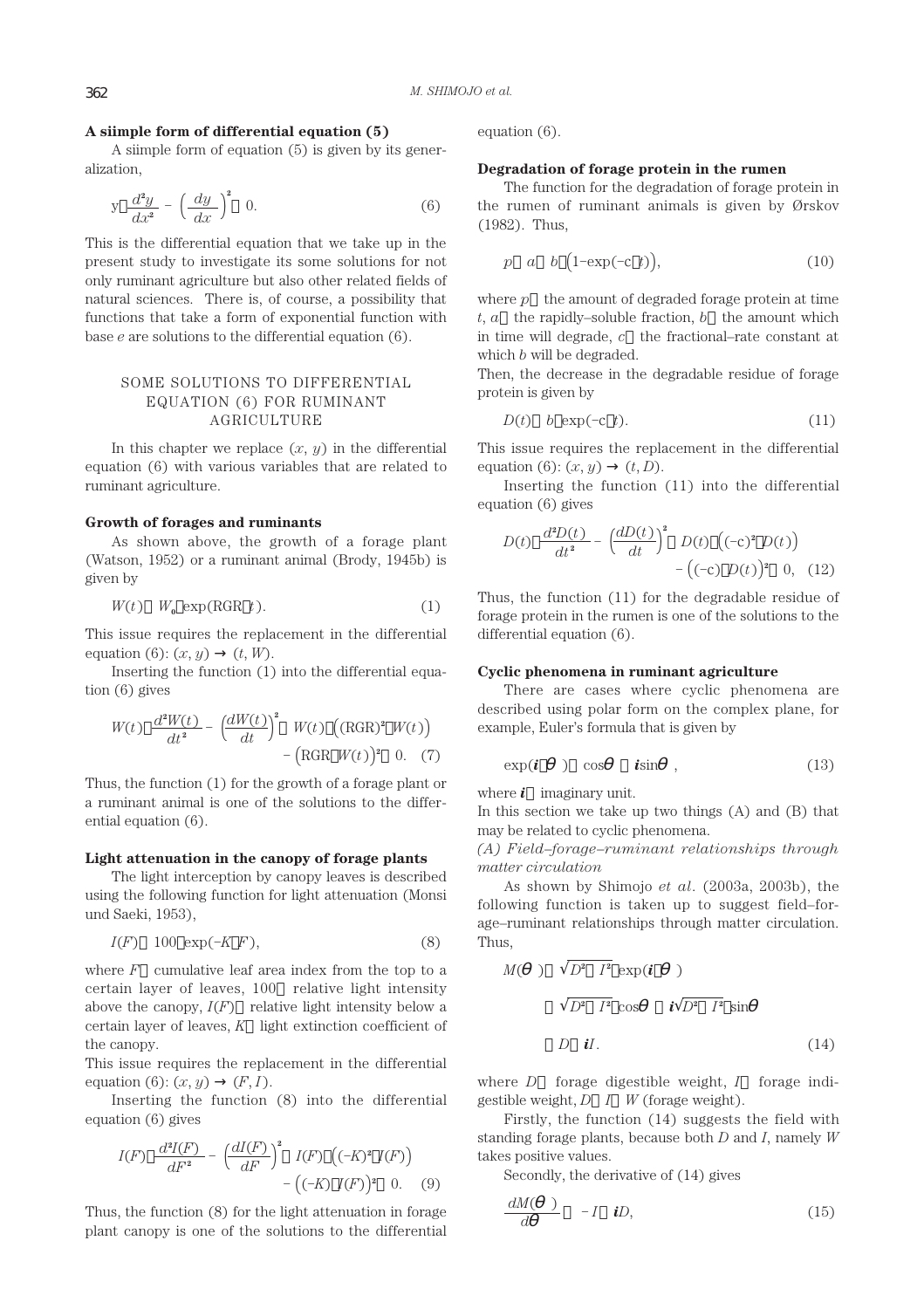where the positive *D* suggests ruminant production from forage digestible matter, but the negative *I* suggests its absence.

Thirdly, the second derivative of (14) gives

$$
\frac{d^2M(\ )}{d^2} - D - \boldsymbol{i}I,\tag{16}
$$

where the negative *D* and negative *I* suggest their absence, namely the field without standing forage plants because of having been harvested to be fed to ruminant animals.

Fourthly, the third derivative of (14) gives

$$
\frac{d^3M}{d^3} \quad I - iD,\tag{17}
$$

where the positive *I* suggests feces excreted from ruminant animals, but the negative *D* suggests its absence.

Fifthly, the fourth derivative of (14) gives

$$
\frac{d^4M(\ )}{d^4} \quad D \quad \mathbf{i}I. \tag{18}
$$

where the positive *D* and positive *I* suggest returning to the field with standing forage plants, namely the onset of the next cycle for ruminant production from forage plants.

Functions (14) (18) give a series of events: the field with standing forage plants ruminant production from digestible part of forages the field without standing forage plants feces excreted from ruminants the field with the next standing forage plants. This suggests a matter circulation in field–forage–ruminant relationships in ruminant agriculture, except for the urine excreted from ruminants. This issue requires the replacement in the differential equation  $(6)$ :  $(x, y)$  $( , M)$ .

Inserting the function (14) into the differential equation (6) gives

$$
M(\ ) \ \frac{d^{2}M(\ )}{d^2} - \left(\frac{dM(\ )}{d}\right)^2 \ M(\ ) \ \left(\mathbf{i}^2 \ M(\ )\right)
$$

$$
- \left(\mathbf{i} \ M(\ )\right)^2 \ 0. \ (19)
$$

Thus, the function (14) for field–forage–ruminant relationships through matter circulation is one of the solutions to the differential equation (6).

*(B) Spirals topologically similar to micro– and macro–structures of forages or ruminants*

Let us take up the following two functions as shown by Shimojo *et al*. (2003c).

$$
R(\quad) \quad \exp(\boldsymbol{i} \quad \quad) \quad \cos(\quad) \quad \boldsymbol{i} \sin(\quad), \tag{20}
$$

$$
L(\quad) \quad \exp(-\boldsymbol{i} \quad \quad) \quad \cos(\quad) - \boldsymbol{i} \sin(\quad). \tag{21}
$$

The stereographic description of functions (20) and (21) gives a right–handed spiral by ( , cos , *i*sin ) and a left–handed spiral by ( , cos , –*i*sin ). These spirals might show topological similarities to vines of forage plants and micro–structures of both ruminants and forages (Shimojo *et al*., 2003c). These issues require the replacement in the differential equation (6):  $(x, y)$  (, *R*) and  $(x, y)$  (, *L*).

Inserting the function (20) or (21) into the differential equation (6) gives

$$
R(\ ) \ \frac{d^2R(\ )}{d^2} - \left(\frac{dR(\ )}{d}\right)^2 R(\ ) \left(\mathbf{i}^2 R(\ )\right)
$$

$$
-\left(\mathbf{i} R(\ )\right)^2 0, \qquad (22)
$$

$$
L(\ ) \ \frac{d^2L(\ )}{d^2} - \left(\frac{dL(\ )}{d}\right)^2 L(\ ) \left((-\mathbf{i})^2 L(\ )\right)
$$

$$
-\left((-\mathbf{i}) L(\ )\right)^2 0. \quad (23)
$$

Thus, functions (20) and (21) for spirals associated with micro– and macro–structures of forages or ruminants are two of the solutions to the differential equations (6).

# SOME SOLUTIONS TO DIFFERENTIAL EQUATION (6) FOR OTHER FIELDS RELATED TO RUMINANT AGRICULTURE

One of other fields related to ruminant agriculture might be physics, because the differential equation (5) for growth mechanics might look like the second law of motion (Shimojo *et al*., 2006a; Shimojo, 2007a). In addition, the issue of energy is common to ruminant agriculture and physics, because energy is indispensable to both growth and motion.

#### **Correspondences between growth and motion**

The differential equation (5) for growth mechanics might look like the second law of motion, and the latter law also applies to an object when its mass shows changes (Kawabe, 2006). Thus,

Growth mechanics: 
$$
\left(\frac{dW}{dt}\right)^2
$$
  $W \frac{d^2W}{dt^2}$ . (5)

Second law of motion: 
$$
\frac{dp}{dt} = m \frac{d^2x}{dt^2}.
$$
 (24)

Between equations (5) and (24), the following correspondences are suggested:

Growth force: 
$$
\left(\frac{dW}{dt}\right)^2
$$
 Motion force:  $\left(\frac{dp}{dt}\right)$ , (25)

$$
Weight: (W) \qquad Mass: (m), \tag{26}
$$

Growth acceleration: 
$$
\left(\frac{d^2W}{dt^2}\right)
$$
 Motion acceleration:  $\left(\frac{d^2x}{dt^2}\right)$ .  
(27)

Growth mechanics version (GMV) of kinetic energy was also hypothetically suggested according to the concept of motion (Shimojo, 2007a). Thus,

GMV of kinetic energy: 
$$
\left(\frac{1}{3} W \left(\frac{dW}{dt}\right)^2\right)
$$
  
kinetic energy of motion  $\left(\frac{1}{2} m \left(\frac{dx}{dt}\right)^2\right)$ .  
(28)

The correspondence (28) suggests that GMV of kinetic energy might look like the kinetic energy of motion, though what GMV of kinetic energy suggests is obscure.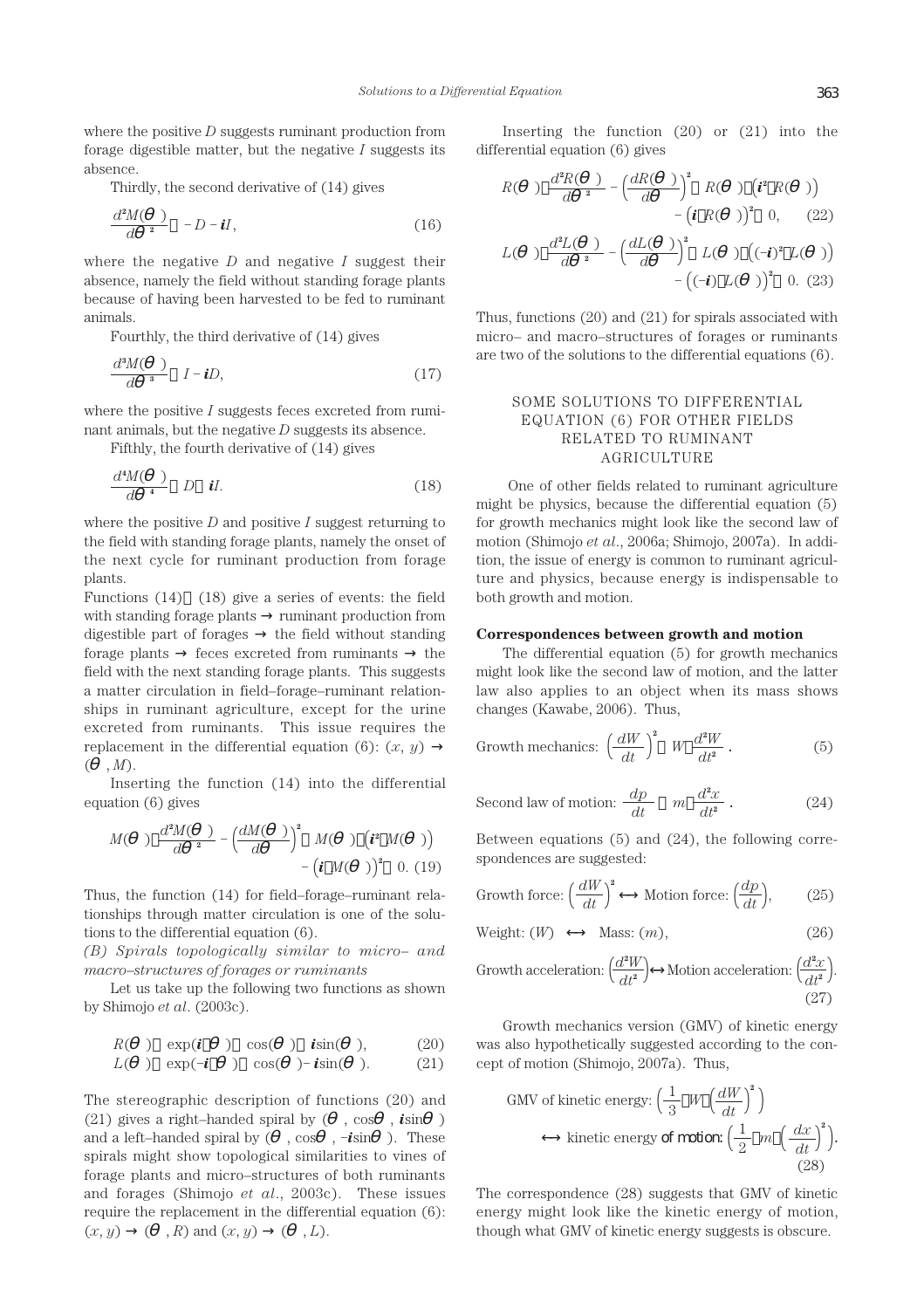In this chapter, the following three sections will take up the issue of energy.

### **Mass–energy relation**

The combustion energy is used for evaluating forages in ruminant nutrition (Brody, 1945a; Kleiber, 1987). It was also shown by Brody (1945a) that the combustion energy is included in the energy of mass that is given by the well–known equality,

$$
E \quad m \quad c^2,\tag{29}
$$

where  $E$  energy,  $m$  mass of an object,  $c$  the speed of light.

The energy of sunlight absorbed by forage plants comes from the nuclear fusion through the mass–energy equivalence. Therefore, the equality (29) is related indirectly to ruminant agriculture. If the energy of mass of a forage plant or a ruminant animal is estimated by the equality (29) on condition that mass is replaced by weight, then the following function will be taken up,

$$
E(t) \quad \left(W_{\mathbf{0}} \exp(\text{RGR } t)\right) c^2. \tag{30}
$$

This issue requires the replacement in the differential equation (6):  $(x, y)$   $(t, E)$ .

Inserting the function (30) into the differential equation (6) gives

$$
E(t) \frac{d^{2}E(t)}{dt^{2}} - \left(\frac{dE(t)}{dt}\right)^{2} E(t) \left( (\text{RGR})^{2} E(t) \right) - \left( (\text{RGR}) E(t) \right)^{2} 0. (31)
$$

Thus, the function (30) for mass–energy relation for a forage plant or a ruminant animal is one of the solutions to the differential equation (6).

# **Wave function including energy**

Shimojo (2006b, 2007b) reported that wave functions were derived from introducing growth jerk, the third derivative, into the basic growth function. Many chemical reactions, which occur in forages and ruminants to support the life and production of them, are based ultimately on quantum mechanics. In this section, a wave function of the simplest form (French and Taylor, 1978) will be taken up, though this is far behind describing actual quantum phenomena. Thus,

$$
(x, t) \quad A \, \exp\left(\mathbf{i} \, \frac{p}{\hbar} \, x - \mathbf{i} \, \frac{E}{\hbar} \, t\right), \tag{32}
$$

where wave function, *i* imaginary unit,  $\hbar$   $h/2$ (*h*: Planck's constant, : circular constant), *p* momentum, *E* energy.

This issue requires the replacement in the differential equation  $(6)$ :  $x \quad (x, t)$  and  $y$ , namely the ordinary differential equation (6) is replaced by the following four kinds of partial differential equation. Thus, inserting the function (32) into the four partial differential equations gives

$$
(x,t) \frac{2-(x,t)}{x^2} - \left(\frac{x,t}{x}\right)^2
$$

$$
(x, t) \left( \left( i \frac{p}{\hbar} \right)^2 - (x, t) \right) - \left( \left( i \frac{p}{\hbar} \right) - (x, t) \right)^2
$$
  
0, (33)

$$
(x, t) \frac{2(x, t)}{t^2} - \left(\frac{(x, t)}{t}\right)^2
$$
\n
$$
(x, t) \left(\left(-\mathbf{i} \frac{E}{\hbar}\right)^2 - (x, t)\right) - \left(\left(-\mathbf{i} \frac{E}{\hbar}\right) - (x, t)\right)^2
$$
\n
$$
(x, t) \left(\frac{2(x, t)}{x(t)}\right) - \left(\frac{x(t)}{x(t)}\right) \left(\frac{(x, t)}{t}\right)
$$
\n
$$
(x, t) \left(\mathbf{i} \frac{p}{\hbar}\right) \left(-\mathbf{i} \frac{E}{\hbar}\right) - (x, t)\right)
$$
\n
$$
-\left(\mathbf{i} \frac{p}{\hbar}\right) - (x, t) \left(\left(-\mathbf{i} \frac{E}{\hbar}\right) - (x, t)\right)
$$
\n
$$
(35)
$$
\n
$$
(x, t) \left(\frac{2(x, t)}{t(x)}\right) - \left(\frac{x(t)}{t}\right) \left(\frac{(x, t)}{x}\right)
$$
\n
$$
(x, t) \left(\left(-\mathbf{i} \frac{E}{\hbar}\right) \left(\mathbf{i} \frac{p}{\hbar}\right) - (x, t)\right)
$$
\n
$$
-\left(\left(-\mathbf{i} \frac{E}{\hbar}\right) - (x, t)\right) \left(\mathbf{i} \frac{p}{\hbar}\right) - (x, t)\right)
$$
\n
$$
(36)
$$

Thus, the function (32) for the simplest wave is one of the solutions to the partial differential equations that replace but correspond to the ordinary differential equation (6).

#### **Space expansion with constant density of energy**

Enlightening books on the universe (Guth, 1997; Sato, 2005) show a hypothesis that huge amounts of energy in the present universe, which include the energy of forages and ruminants, came from the exponential expansion of the space where the energy density was kept almost constant, and this expansion lasted for extremely short period in the very early stage after the birth of the universe. A function for the exponential expansion of the universe (Sakai, 2000) is estimated by

$$
a(t) \quad \exp(H \ t), \tag{37}
$$

where  $H^2$  (8 *G*/3) <sup>*v*</sup>, circular constant, *G* gravitational constant,  $\delta$  energy density,  $H$  expansion coefficient.

This issue requires the replacement in the differential equation (6):  $(x, y)$   $(t, a)$ .

Inserting the function (37) into the differential equation (6) gives

$$
a(t) \left(\frac{d^2a(t)}{dt^2}\right) - \left(\frac{da(t)}{dt}\right)^2 a(t) \left(H^2 a(t)\right) - \left(H a(t)\right)^2 0. \tag{38}
$$

Thus, the function (38) for the exponential expansion of the space with almost constant density of energy is one